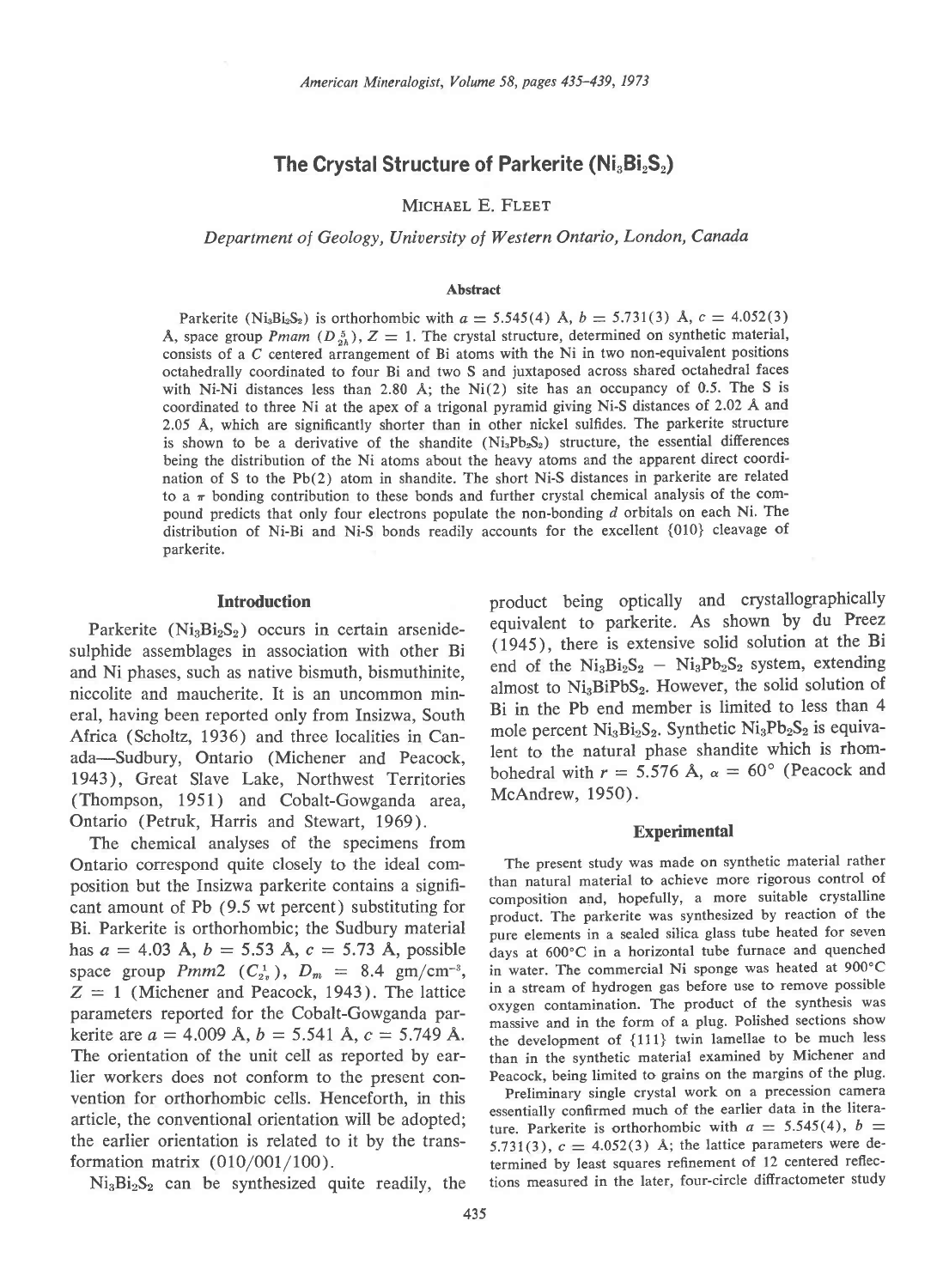with Zr-filtered MoK $\alpha$  ( $\lambda = 0.7107$  Å) radiation. The systematic absences, h0l with  $h \neq 2n$  (implying h00 with h  $\neq$  2n), are consistent with space groups P2<sub>1</sub>am ( $C_{2a}^2$ ), *Pma*2 ( $C_{2v}^4$ ) and *Pmam* ( $D_{2h}^5$ ). These are equivalent to the systematic absences reported by Michener and peacock, although these earlier workers did not recognize the  $a$ -glide component.

Some difficulty was encountered in obtaining a single crystal suitable for the collection of the intensity data. Because of the high linear absorption coefficient of parkerite  $(765.2 \text{ cm}^{-1})$ , it was clearly necessary to use an equidimensional crystal to realize meaningful absorption corrections on a conventionally-sized crystal, and it was appreciated that, even if this requirement were met, small errors in describing the crystal shape could result in appreciable errors in the corrected data set. However, parkerite has an excellent {010} cleavage so that the dominant habit of crystals from the crushed plug was tabular. Moreover, the synthetic parkerite is relatively soft and the crystals bend very readily through a combination of the {010} cleavage and {111} fracture. Attempts to prepare single crystal spheres in a Bond sphere grinder were frustrated because the crystals cleaved readily on impact with the abrasive. The probkm was resolved eventually by choosing a small crystal (calculated volume of  $0.31 \cdot 10^{-7}$  cm<sup>s</sup>) and mounting it on the 6-axis to minimize possible errors in the absorp tion correction.

The X-ray intensity data for the structure analysis were taken on a Ficker racs 1 four-circle diffractometer system at the University of Western Ontario. All hkl reflections with  $2\theta \leq 65^{\circ}$  were measured using a scintillation detector, Zr-filtered MoK $\alpha$  ( $\lambda = 0.7107$  Å) radiation and the  $2\theta$  scan technique: 40 second stationary background counts, peak-base widths of  $2.0^{\circ}$  2 $\theta$  (uncorrected for dispersion) and a scanning rate of  $0.25^{\circ}$  per minute. The resulting data were processed by a data correction routine which corrected for background, Lorentz and polarization effects, and absorption, and assigned standard deviations  $(\sigma)$  to the corrected data based on the summed variances of the counting rates of the peaks and associated backgrounds. Transmission factors for the absorption correction were calculated by the analytical method of de Meulenaer and Tompa (1965). The calculated tranemission factors varied from 0.10 for reflection 010 to 0.20 for 280. Each reflection whose intensity was less than the associated background plus  $3\sigma$  was given zero intensity. The final data list contained 308 reflections of which 78 were 'unobserved'.

## **Crystal Structure Investigation**

The solution of the crystal structure of parkerite was initiated by a Patterson synthesis which showed quite clearly that the expected two Bi atoms per unit cell were arranged approximately on a  $C$  centered lattice with some of the Ni content fourcoordinated with it at  $z = 1/2$  relative to the Bi. Using a trial structure based on the centrosymmetric space group *Pmam* with Bi in the 2e  $(1/4, y, 0)$ ;  $y = 0.75$ ) positions and with the Ni distributed over the  $2b$   $(0, 0, 1/2)$  and  $2d$   $(0, 1/2, 1/2)$ 

positions, an  $F_0$  synthesis suggested an improved set of initial positions (Table 1): the S is eight coordinated with Bi and each Ni is octahedrally coordinated to four Bi and two S. A consequent value of the conventional residual index  $(R)$  of 0.22 and an absence of alternate positions on a  $F_0$  map suggested that the basic structural features of parkerite had been outlined at this stage.

The structure was refined further by full-matrix, least-squares refinement using program RFINE (L. Finger, Geophysical Laboratory, Washington). RFINE minimizes the function  $\sum w(|F_0| - |F_c|)^2$ , where  $w = 1/\sigma^2$ , and calculates a conventional residual index,  $\Sigma$   $||F_0| - |F_c||/2|F_0|$  and a weighted residual index,  $[\Sigma \text{ w}(|F_0| - |F_c|)^2 / \Sigma \text{ w} F_0^2]^{1/2}$ . The scattering curves for Ni<sup>2+</sup> and Bi were taken from Cromer and Mann (1968) and that for  $S<sup>2</sup>$  computed for a nine parameter fit from data in the International Tables for X-ray Crystallography, Vol. IIL The anomalous dispersion coefficients of Cromer (1965) for Ni, Bi and S were included. Isotropic and anisotropic thermal parameters were added successively to the refinement. However, the isotropic thermal parameter for the  $Ni(2)$  position refined to a negative value, presumably reflecting limitations in the data set and, as a result, it was constrained to the value of the thermal parameter for  $Ni(1)$ , since the two sites are quite similar. The refinement, then, was limited to isotropic parameters for Ni and anisotropic parameters for Bi and S and was terminated when the changes to the positional and anisotropic thermal parameters were in the sixth places and the ratios of the changes in these parameters to the errors in the parameters were less than 0.005. The final values of the conventional and weighted residual indices for the non-zero intensities are 0.096 and 0.104 respectively. The refined structure was checked with  $F_0$  and  $F_0-F_c$  Fourier maps; no significant residual peaks were detected. Observed and calculated structure factors are given in Table 2, and positional and thermal parameters and associated standard deviations are given in Table 3.

TABLE 1. Initial Positional Parameters for Parkerite

| Atom  | Equipoint<br>position | Occupancy | ×   | y    | z           |
|-------|-----------------------|-----------|-----|------|-------------|
| N1(1) | 2 <sub>b</sub>        | 1.0       | 0   |      | 1/2         |
| N1(2) | 2e                    | 0.5       | 1/4 | 0.25 | $\mathbf 0$ |
| Bi    | 2e                    | 1.0       | 1/4 | 0.75 | 0           |
| S     | 2f                    | 1.0       | 1/4 | 0.25 | 1/2         |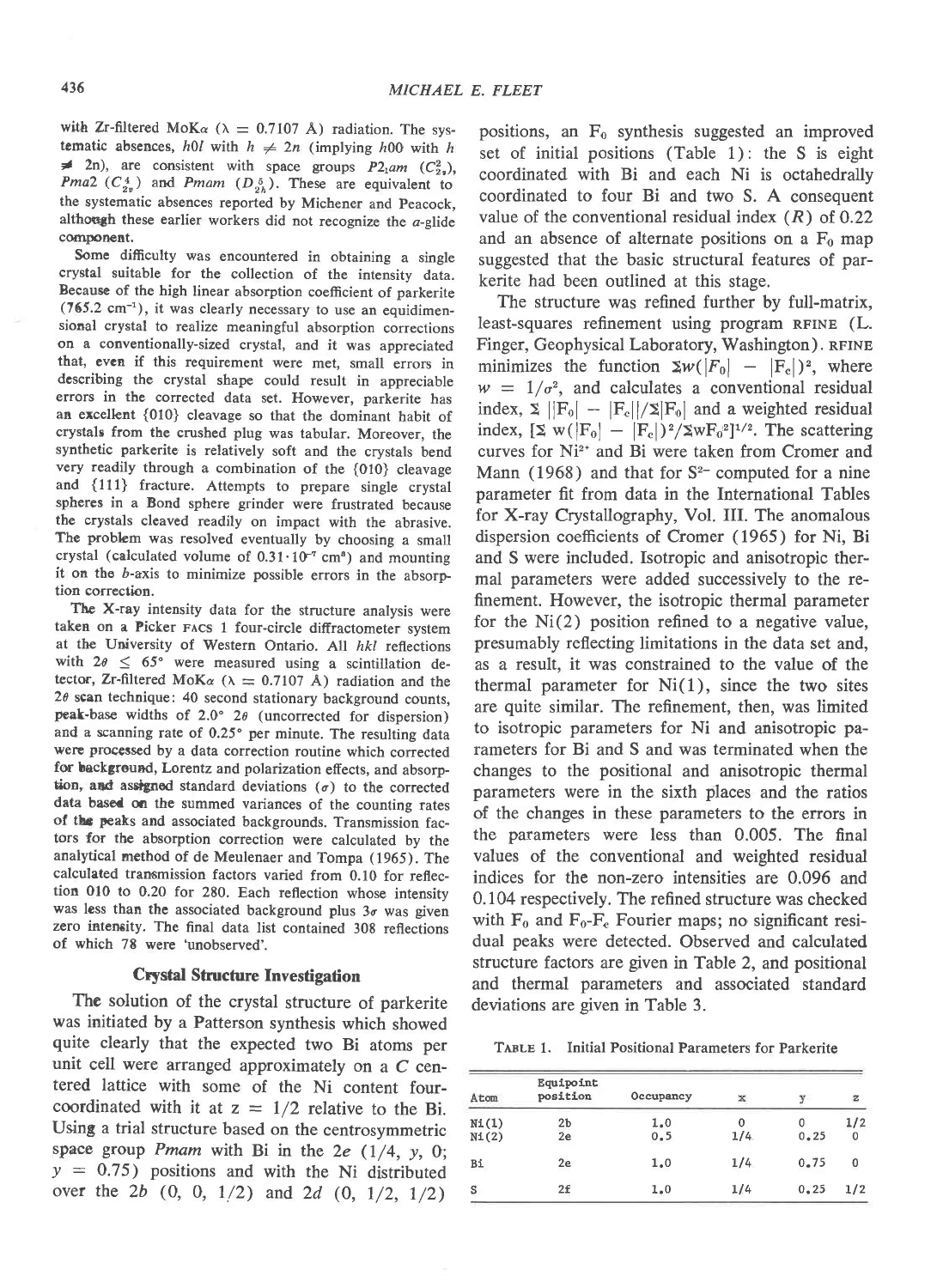TABLE 2. Observed and Calculated Structure Factors

TABLE 3. Refined Positional and Thermal Parameters for Parkerite\*

|    |                         | KLF <sub>o</sub>       | $F_{c}$   |                |                         | K L F <sub>o</sub> | $F_{c}$    |                |                              | K L F <sub>o</sub> | $F_{c}$  |                |                         | K L F <sub>o</sub> | $\mathbb{F}_{\mathtt{c}}$ | K L F <sub>o</sub>  |                         |                      | $\mathbf{F}_{\mathbf{c}}$ |
|----|-------------------------|------------------------|-----------|----------------|-------------------------|--------------------|------------|----------------|------------------------------|--------------------|----------|----------------|-------------------------|--------------------|---------------------------|---------------------|-------------------------|----------------------|---------------------------|
|    |                         |                        |           |                | $\overline{2}$          | 23                 | 19         |                | 4                            | 49                 | 41       |                |                         |                    |                           |                     | 3                       | 0                    | 16                        |
|    |                         | $H = 0$                |           |                | 3                       | $\mathbf 0$        | 16         |                | 5                            | 55                 | 53       |                |                         | $H = 4$            |                           |                     | 4                       | 0                    | 13                        |
|    |                         |                        |           |                | 4                       | 0                  | 11         |                | 50                           | 21                 | 30       | 0 <sub>0</sub> |                         | 156                | 158                       | 50                  |                         | 45                   | 50<br>53                  |
|    | 0 <sub>1</sub>          | 83                     | 92        |                | 5                       | 0                  | 9          |                | 1                            | 44                 | 16       |                | 1                       | 69                 | 67                        |                     | 1<br>$\overline{2}$     | 47<br>44             | 45                        |
|    | $\overline{2}$          | 159                    | 192       |                | 30                      | 88<br>105          | 87         |                | $\overline{2}$<br>3          | 17<br>29           | 26<br>12 |                | $\overline{2}$          | 130                | 131                       |                     | 3                       | 41                   | 42                        |
|    | 3<br>4                  | 72<br>100              | 69<br>109 |                | 1<br>$\overline{2}$     | 72                 | 103<br>75  |                | 4                            | $\mathbf 0$        | 18       |                | 3                       | 58                 | 54                        | 60                  |                         | 27                   | 19                        |
|    | 5                       | 49                     | 44        |                | 3                       | 66                 | 73         |                |                              |                    |          |                | 4                       | 83                 | 84                        |                     | ī                       | 0                    | 19                        |
|    | 6                       | 61                     | 58        |                | 4                       | 50                 | 52         | 6 0            |                              | 78                 | 77       |                | 5                       | 42                 | 36                        |                     | $\overline{2}$          | 20                   | 17                        |
| ı  | 0                       | 48                     | 50        |                | 5                       | 41                 | 44         |                | 1                            | 44                 | 37       | ı              | 0                       | 33                 | 29                        |                     |                         |                      |                           |
|    | 1                       | 36                     | 46        | 4              | 0                       | 48                 | 31         |                | $\overline{c}$<br>3          | 68<br>37           | 68<br>30 |                | ı                       | 28                 | 28                        |                     | н                       | - 6<br>$\approx$     |                           |
|    | $\overline{2}$          | 39                     | 38        |                | 1                       | 15                 | 31         |                | 4                            | 48                 | 48       |                | $\overline{c}$          | 26                 | $^{24}$                   |                     |                         |                      |                           |
|    | 3                       | 17                     | 29        |                | $\overline{2}$          | 32                 | 26         | $\overline{7}$ | 0                            | 22                 | 5        |                | 3                       | 18                 | 20                        | 0 <sub>0</sub>      |                         | 67                   | 70                        |
|    | 4                       | 25                     | 21        |                | 3                       | 0                  | 23         |                | ı                            | $\mathbf 0$        | 24       |                | 4                       | 21                 | 15                        |                     | 1                       | 82                   | 85                        |
|    | 5                       | $\circ$                | 16        |                | 4                       | 25                 | 17         |                | $\overline{2}$               | 22                 | 5        |                | 5                       | $\mathbf 0$        | 12                        |                     | $\overline{c}$          | 61                   | 60                        |
|    | 6                       | 0                      | 11        |                | 5                       | 0                  | 14         |                | 3                            | 0                  | 19       | 20             |                         | 91                 | 84                        |                     | 3                       | 66                   | 69                        |
|    | 20                      | 122 123                |           |                | 50                      | 71                 | 71         |                | 8 0                          | 25                 | 23       |                | 1                       | 113                | 113                       |                     | 4                       | 45                   | 41                        |
|    | 1                       | 138                    | 168       |                | 1                       | 69                 | 75         |                | 1                            | 50                 | 44       |                | $\overline{c}$<br>3     | 77                 | 72                        | 10                  |                         | 25                   | 20                        |
|    | 2                       | 95                     | 96        |                | $\overline{\mathbf{c}}$ | 56                 | 63         |                |                              |                    |          |                | 4                       | 85<br>56           | 87<br>48                  | ı                   |                         | 19                   | 18                        |
|    | 3                       | 102                    | 116       |                | 3                       | 52                 | 57         |                | Н                            | $= 3$              |          |                | 5                       | 56                 | 56                        | 3                   | 2                       | 22<br>0              | 17<br>13                  |
|    | 4                       | 65                     | 59        |                | 4                       | 43                 | 44         |                |                              |                    |          | 3              | 0                       | 31                 | 28                        | 4                   |                         | 0                    | $\overline{1}2$           |
| 3  | 5                       | 63                     | 69        | 6              | 0<br>1                  | 42<br>23           | 28<br>27   |                | 10                           | 82                 | 79       |                | 1                       | 38                 | 22                        | 20                  |                         | 92                   | 97                        |
|    | $\mathbf 0$<br>ı        | 41<br>55               | 41<br>36  |                | $\overline{2}$          | 31                 | 24         |                | 1                            | 106                | 104      |                | $\overline{2}$          | 22                 | 24                        |                     | 1                       | 46                   | 46                        |
|    | $\overline{2}$          | 28                     | 33        |                | 3                       | 17                 | 21         |                | $\overline{2}$               | 73                 | 69       |                | 3                       | 26                 | 15                        |                     | $\overline{c}$          | 81                   | 84                        |
|    | 3                       | 33                     | 23        |                | 4                       | 26                 | 17         |                | 3                            | 77                 | 74       |                | 4                       | 17                 | 16                        |                     | 3                       | 40                   | 39                        |
|    | 4                       | 0                      | 20        | 7              | $\mathbf{0}$            | 52                 | 52         |                | 4<br>5                       | 53                 | 49<br>43 | 4              | $\bf{0}$                | 101                | 101                       |                     | 4                       | 58                   | 59                        |
|    | 5                       | 22                     | 12        |                | 1                       | 47                 | 52         |                | 20                           | 44<br>25           | 18       |                | I                       | 51                 | 48                        | 30                  |                         | 19                   | 13                        |
| 4  | 0                       | 137                    | 138       |                | 2                       | 43                 | 47         |                | ı                            | $\mathbf 0$        | 19       |                | $\overline{\mathbf{c}}$ | 86                 | 87                        |                     | 1                       | 0                    | 17                        |
|    | 1                       | 62                     | 61        |                | 3                       | 39                 | 42         |                | $\overline{2}$               | 22                 | 15       |                | 3                       | 45                 | 39                        |                     | $\overline{c}$          | 0                    | 12                        |
|    | $\overline{c}$          | 108                    | 116       | 8              | $\mathbf 0$             | 35                 | 20         |                | 3                            | $\mathbf 0$        | 13       |                | 4                       | 62                 | 60                        |                     | 3                       | 0                    | 14                        |
|    | 3                       | 54                     | 48        |                | 1                       | 0                  | 20         |                | 4                            | $\mathbf 0$        | 10       | 50             |                         | 19                 | 12                        | $\overline{0}$<br>4 |                         | 44                   | 45                        |
|    | 4                       | 74                     | 75        |                | $\overline{2}$          | 25                 | 18         |                | 5                            | $\mathbf{0}$       | 8        |                | 1<br>$\overline{c}$     | 0<br>0             | 22<br>10                  |                     | 1                       | 67                   | 65                        |
|    | 5                       | 37                     | 32        |                |                         |                    |            |                | 30                           | 77                 | 74       |                | 3                       | 0                  | 18                        |                     | $\overline{2}$<br>3     | 42<br>52             | 40<br>53                  |
|    | 50                      | 25                     | 18        |                |                         | $H = 2$            |            |                | $\mathbf 1$                  | 89                 | 88       |                | 4                       | $\mathbf 0$        | 7                         | 5<br>$\mathbf 0$    |                         | 19                   | 18                        |
|    | $\bf{l}$                | 0                      | 30        |                |                         |                    |            |                | $\overline{2}$               | 62                 | 65       | 6 0            |                         | 36                 | 36                        |                     | 1                       | 26                   | 8                         |
|    | $\overline{2}$<br>3     | 20                     | 15        | 0 <sub>0</sub> |                         | 131 132            |            |                | 3                            | 65                 | 65       |                | 1                       | 65                 | 60                        |                     | $\overline{\mathbf{c}}$ | 0                    | 16                        |
|    | 4                       | $\circ$<br>$\mathbf 0$ | 23<br>9   |                | 1                       | 155                | 169        |                | 4                            | 47                 | 46       |                | 2                       | 39                 | 32                        | 6                   | 0                       | 47                   | 50                        |
|    | 5                       | $\mathbf 0$            | 14        |                | $\overline{2}$<br>3     | 110<br>118         | 102<br>116 |                | 5                            | 39                 | 40       |                | 3                       | 52                 | 49                        |                     |                         |                      |                           |
| 6  | 0                       | 44                     | 43        |                | 4                       | 68                 | 62         |                | 40                           | 38                 | 26       | 7              | $\mathbf 0$             | $\mathbf 0$        | 21                        |                     | Ħ                       | -7<br>$\overline{a}$ |                           |
|    | 1                       | 74                     | 77        |                | 5                       | 68                 | 70         |                | ī                            | 0<br>29            | 27<br>22 |                | ı                       | 25                 | 4                         |                     |                         |                      |                           |
|    | $\overline{c}$          | 40                     | 38        | 1              | 0                       | 54                 | 44         |                | $\overline{\mathbf{c}}$<br>3 | 15                 | 20       |                | $\overline{2}$          | $\overline{0}$     | 19                        | 1                   | Ö                       | 40                   | 43                        |
|    | 3                       | 62                     | 60        |                | 1                       | 50                 | 41         |                | 4                            | 19                 | 15       |                |                         |                    |                           |                     | 1                       | 52                   | 55                        |
|    | 4                       | 32                     | 28        |                | $\overline{2}$          | 39                 | 35         |                | 50                           | 61                 | 63       |                |                         | 5<br>$H =$         |                           |                     | $\overline{2}$          | 39                   | 40                        |
| 7  | 0                       | 17                     | 26        |                | 3                       | 30                 | 26         |                | 1                            | 61                 | 66       |                |                         |                    |                           |                     | 3                       | 44                   | 43                        |
|    | 1                       | 38                     | 6         |                | 4                       | 18                 | 20         |                | $\overline{2}$               | 52                 | 56       |                | 10                      | 59                 | 59                        | 2                   | $\mathbf 0$             | 0                    | 9                         |
|    | $\overline{\mathbf{2}}$ | $\circ$                | 23        |                | 5                       | 0                  | 14         |                | 3                            | 50                 | 51       |                | 1                       | 79                 | 78                        |                     | $\mathbf 1$             | 0                    | 9                         |
|    | 3                       | 25                     | 5         |                | 20                      | 177                | 187        |                | 4                            | 39                 | 40       |                | $\overline{\mathbf{c}}$ | 53                 | 53                        |                     | $\overline{c}$          | 0                    | 8                         |
| 80 |                         | 45                     | 48        |                | 1                       | 86                 | 77         |                | 6 0                          | 34                 | 24       |                | 3                       | 61                 | 58                        |                     | 3                       | 0                    | 7                         |
|    | 1                       | 31                     | 22        |                | $\overline{2}$          | 144                | 150        |                | 1                            | 0                  | 24       |                | 4                       | 39                 | 40<br>13                  | 3<br>$\mathbf 0$    | $\mathbf{1}$            | 41<br>46             | 42<br>49                  |
|    | $\overline{\mathbf{2}}$ | 42                     | 43        |                | 3                       | 68                 | 59         |                | $\overline{c}$               | 31                 | 22       |                | 20<br>ı                 | 17<br>$\circ$      | 14                        |                     | $\overline{2}$          | 35                   | 38                        |
|    |                         | $H = 1$                |           |                | 4                       | 88                 | 92         |                | 3                            | $\overline{0}$     | 19       |                | $\overline{2}$          | 0                  | 11                        | 4                   | $\circ$                 | 0                    | 14                        |
|    |                         |                        |           | 3              | 5<br>$\circ$            | 49<br>31           | 39<br>31   | $\overline{7}$ | $\circ$                      | 47                 | 47       |                | 3                       | 0                  | 10                        |                     | 1                       | $\mathbf 0$          | 14                        |
| 10 |                         | 96                     | 93        |                | 1                       | 0                  | 33         |                | 1                            | 43                 | 47       |                | 4                       | 0                  | 8                         |                     |                         |                      |                           |
|    | ı                       | 129                    | 131       |                | $\overline{c}$          | 28                 | 25         |                | $\overline{2}$               | 45                 | 42       |                | 30                      | 54                 | 57                        |                     |                         | $H = 8$              |                           |
|    | $\overline{c}$          | 78                     | 81        |                | 3                       | 15                 | 23         | 8              | $\circ$                      | 29                 | 18       |                | 1                       | 65                 | 67                        |                     |                         |                      |                           |
|    | 3                       | 87                     | 84        |                | 4                       | 17                 | 15         |                |                              |                    |          |                | $\overline{2}$          | 50                 | 51                        | 0 <sub>0</sub>      |                         | 66                   | 71                        |
|    | 4                       | 52                     | 55        |                | 5                       | 0                  | 14         |                |                              |                    |          |                | 3                       | 51                 | 52                        |                     | 1                       | 32                   | 36                        |
|    | 5                       | 49                     | 48        | 4              | 0                       | 78                 | 71         |                |                              |                    |          |                | 4                       | 39                 | 38                        | I                   | $\mathbf 1$             | 16                   | 12                        |
|    | 6                       | 30                     | 33        |                | ı                       | 114                | 110        |                |                              |                    |          | 4              | $\mathbf 0$             | 26                 | 19                        | 20                  |                         | 42                   | 43                        |
| 20 |                         | 38                     | 23        |                | $\overline{2}$          | 69                 | 61         |                |                              |                    |          |                | 1                       | $\mathbf 0$        | 20                        |                     | $\mathbf{1}$            | 51                   | 55                        |
|    | $\mathbf{1}$            | 0                      | 24        |                | 3                       | 84                 | 83         |                |                              |                    |          |                | $\overline{2}$          | 22                 | 17                        |                     |                         |                      |                           |
|    |                         |                        |           |                |                         |                    |            |                |                              |                    |          |                |                         |                    |                           |                     |                         |                      |                           |

### **Discussion of the Structure**

Some interatomic distances and bond angles of interest are given in Tables 4 and 5 respectively (the atom identification labels are consistent with the usage in Figure 1; atoms marked by an asterisk are located in adjacent unit cells). Although the single Ni(2) atom is distributed over two equivalent positions, the X-ray diffraction patterns of parkerite show no evidence that these atoms have any

| Atom           | Occupancy  | x |                            | z              | $B_{11}$ (B)               | $B_{22}$              | $B_{33}$ |
|----------------|------------|---|----------------------------|----------------|----------------------------|-----------------------|----------|
| N1(1)<br>N1(2) | 1.0<br>0.5 | 0 | $\bf{0}$<br>$1/4$ 0.204(3) | $\overline{0}$ | $1/2$ 0.92(13)<br>0.92(13) |                       |          |
| Bi             | 1.0        |   | $1/4$ 0.7423(7)            | $\mathbf{0}$   | 0.79(8)                    | $1.13(10)$ $1.04(10)$ |          |
| S              | 1.0        |   | $1/4$ 0.256(9)             |                | $1/2$ $1.2(7)$             | $7.6(1.9)$ $4.1(1.3)$ |          |

tendency to long range order. The  $Ni(1)$  and  $Ni(2)$ sites are quite similar; both are in octahedral coordination with four Bi and two S; each of these coordination octahedra shares four faces so that interatomic distances between Ni atoms related in this way are less than 2.80 Å. The Bi is coordinated to four  $Ni(1)$  atoms, arranged to one side of it, and to four of the half-occupied  $Ni(2)$  sites. It is anticipated that the Ni(2) sites would exhibit short range ordering in which most of the Bi atoms would be coordinated to two Ni(2) atoms. The average Ni-Bi bond distance is 2.85 Å, which is a little longer than the bond distance in the alloy NiBi (2.71 Å, Hägg and Funke, 1930). The S is coordinated to two Ni(1) and to two of the half-occupied  $Ni(2)$  sites so that any specific S atom would be three coordinated to Ni at the apex of a trigonal pyramid.

Parkerite is usually classified as a sulfosalt since its chemistry involves a metal atom in combination with a group V element and S. However, Takéuchi and Sadanaga (1969) have argued that it is the presence of  $TS_3$  pyramids (where T is a group V element) that distinguishes a sulfosalt from a sulfide, and since the present structure determination has shown that Bi is not coordinated to S, parkerite would

TABLE 4. Bond Distances in Parkerite

|                   | Atoms <sup>*</sup>   | Distance $(A)$ <sup>**</sup>                                                                                                           |                | Atoms <sup>*</sup>        | Distance $(\stackrel{>}{A})$ <sup>**</sup> |
|-------------------|----------------------|----------------------------------------------------------------------------------------------------------------------------------------|----------------|---------------------------|--------------------------------------------|
|                   | $N1(1'') - N1(1')$   | 2,772(2)                                                                                                                               |                | $Bi' - BI'$               | 4.052(3)                                   |
|                   | $- Ni(2")$           | 2,718(8)                                                                                                                               |                | $- B1$ <sup>11</sup>      | 3.924(4)                                   |
|                   | $- B1$ <sup>**</sup> | 2,865(2)                                                                                                                               |                | $- S1$                    | 3,45(4)                                    |
|                   | $-$ s <sup>t</sup>   | 2.02(4)                                                                                                                                |                | $ S^{\star}$ <sup>1</sup> | 3, 57(4)                                   |
|                   |                      |                                                                                                                                        |                | $- S11$                   | 3.434(2)                                   |
| $N1(2^{\dagger})$ | $-B1'$               | 3,09(2)                                                                                                                                |                |                           |                                            |
|                   | $- Bi^{*}$           | 2.64(2)                                                                                                                                | S <sup>1</sup> | $- S1$                    | 4,052(3)                                   |
|                   | $- B1$ <sup>11</sup> | 2,790(3)                                                                                                                               |                | $- S^{11}$                | 3.94(5)                                    |
|                   | $- S^+$              | 2.048(8)                                                                                                                               |                | $- S^{k+1}$               | 4,04(5)                                    |
|                   | unit cells.          | "Atoms marked by asterisks are located in adjacent<br>**Standard deviations (in parentheses) refer to the<br>last decimal place cited. |                |                           |                                            |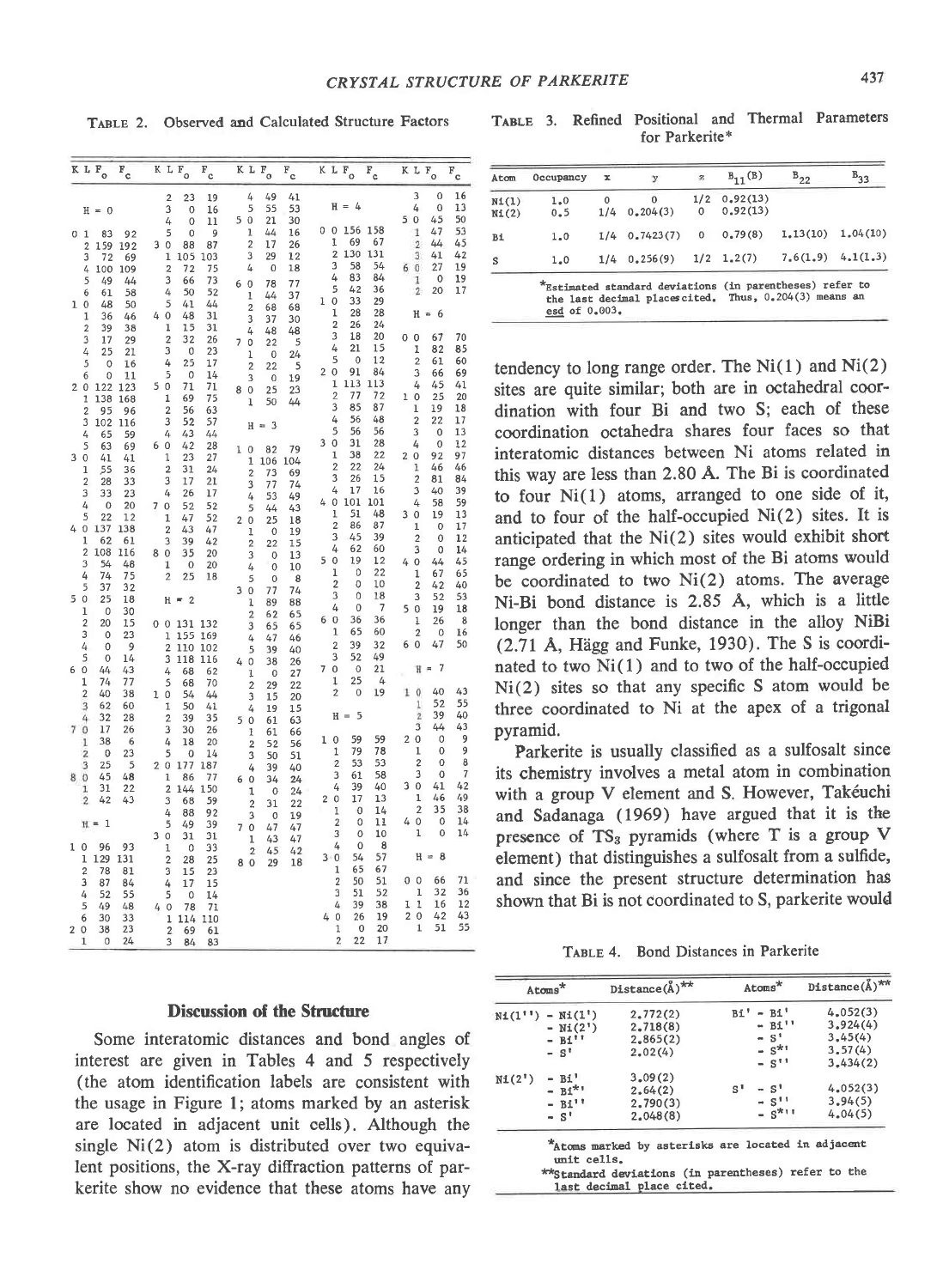TABLE 5. Bond Angles in Parkerite

|                | Atoms <sup>*</sup> forming angle |                      | Angle <sup>**</sup> |                               |  | Atoms <sup>*</sup> forming angle            | Angle <sup>**</sup> |
|----------------|----------------------------------|----------------------|---------------------|-------------------------------|--|---------------------------------------------|---------------------|
|                | $Bi^{*1} - N1(1'') - Bi^{11}$    |                      | $180.0(0)^{\circ}$  | Ni(1")                        |  | $- Bi' - NL(1'')$                           | $57.9(1)^{o}$       |
|                |                                  | $- Bi$ <sup>11</sup> | 90.0(1)             |                               |  | $- Ni^{*}(1'')$                             | 117,9(1)            |
|                | $B1'' - N1(1'') - B1''$          |                      | 90,0(1)             |                               |  | $- N1(2')$                                  | 121,0(1)            |
|                |                                  | $- S'$               | 87,6(7)             |                               |  | $- NI^*(2!)$                                | 59,0(1)             |
|                |                                  | $-5^{k+1}$           | 92,4(7)             | $Ni^*(1') - BI' - NI(2'')$    |  |                                             | 115, 1(3)           |
| S <sup>1</sup> | $- Ni(1^{11}) - S^{k^{11}}$      |                      | 180, 0(0)           |                               |  | $Ni(1^{11})$ - B1' - $Ni^*(1^{11})$ 90.0(1) |                     |
|                |                                  |                      |                     |                               |  | $Ni^*(1'') - Bi' - Ni(2'')$ 57.5(2)         |                     |
| Bi'            | $- NI(2') - BI^{*1}$             |                      | 180, 0(0)           | $N_1(2') - B_1' - N_1'^*(2')$ |  |                                             | 180, 0(0)           |
|                |                                  | $- B1$ ''            | 83,6(4)             |                               |  | $- NI(2'') 96.4(4)$                         |                     |
|                |                                  | $- S1$               | 81,6(1,6)           |                               |  | $Ni^*(2') - Bi' - Ni(2'')$ 83.6(4)          |                     |
|                | $Bi^{*1}$ - Ni(2 <sup>1</sup> )  | $- Bi$ <sup>11</sup> | 96.4(4)             |                               |  | $Ni(2'') - Bi' - Ni*(2'') 167.3(8)$         |                     |
|                |                                  | $-$ s <sup>+</sup>   | $-98,4(1,6)$        |                               |  |                                             |                     |
|                | $Bi^{11} - Ni(2)$                |                      | $- B1*1 167,3(8)$   | Ni(1')                        |  | $-S' - N1(1'')$                             | 86, 8(2, 0)         |
|                |                                  |                      | $-S'$ 89.1(2)       |                               |  | $- Ni(2")$                                  | 83.9(1.2)           |
|                | $S^7 - N_{\pm}(2^7)$             |                      | $- S' = 163.2(3.1)$ | $Ni(2') - S' - Ni(2')$        |  |                                             | 163, 2(3.1)         |

not be included as a sulfosalt on the basis of this criterion.

The parkerite structure is a derivative of the shandite  $(Ni_3Pb_2S_2)$  structure (Peacock and Mc-Andrew, 1950). Although shandite has a rhombohedral unit cell with  $r = 5.576$  Å, the rhombohedral angle is  $60^\circ$  and the Pb atoms are arranged on an ideal C centered lattice (Fig. 2), essentially equivalent to the location of the Bi in parkerite. The nearest neighbor Ni environments are quite similar in both structures, differing only in the disposition of the four  $Ni(1)$  neighbors about the  $Ni(2)$  site of parkerite. The structures difter, principally, in the

arrangements of the Ni atoms about the heavy atoms. In both structures six Ni are coordinated to each heavy atom, but in shandite the Ni atoms form a trigonally-distorted octahedron about the Pb(l) site and a hexagonal ring about the  $Pb(2)$  site. In addition each S is coordinated to a  $Pb(2)$  atom, as well as to three Ni. However. S was not resolved in the original structure analysis, but it was positioned to give Pb-S and Ni-S distances comparable to the respective data for galena and millerite.

The structure of parkerite requires  $18\sigma$  bonds (12 Ni-Bi and 6 Ni-S) per unit cell. Paramagnetic data for parkerite, and hence direct evidence for the 3d electron configuration of the Ni atoms and the total number of valence electrons used for bonding, are not available, but analysis of certain aspects of the structure does allow a qualitative treatment of the bonding. The outer electron configurations of the constituent neutral atoms are  $Ni - 3d^{8}4s^{2}$ ,  $Bi - 6s^26p^3$  and  $S - 3s^23p^4$ .

The nearest Ni-S distances in parkerite  $(2.02 \text{ Å})$ 



FIG. 1. The crystal structure of parkerite.  $Ni(1)$ : small full circles; Ni(2): small half-closed circles; Bi: large open circles; S: stippled circles.



FIG. 2. The crystal structure of shandite, arranged to ernphasize the relation of the parkerite structure to it; two unit cell volumes of parkerite are outlined. Ni: small full circles; Pb: large open circles-enclosed numbers differentiate between the Pb(l) and Pb(2) sites; S: stippled circles.

N<sub>i</sub>(1